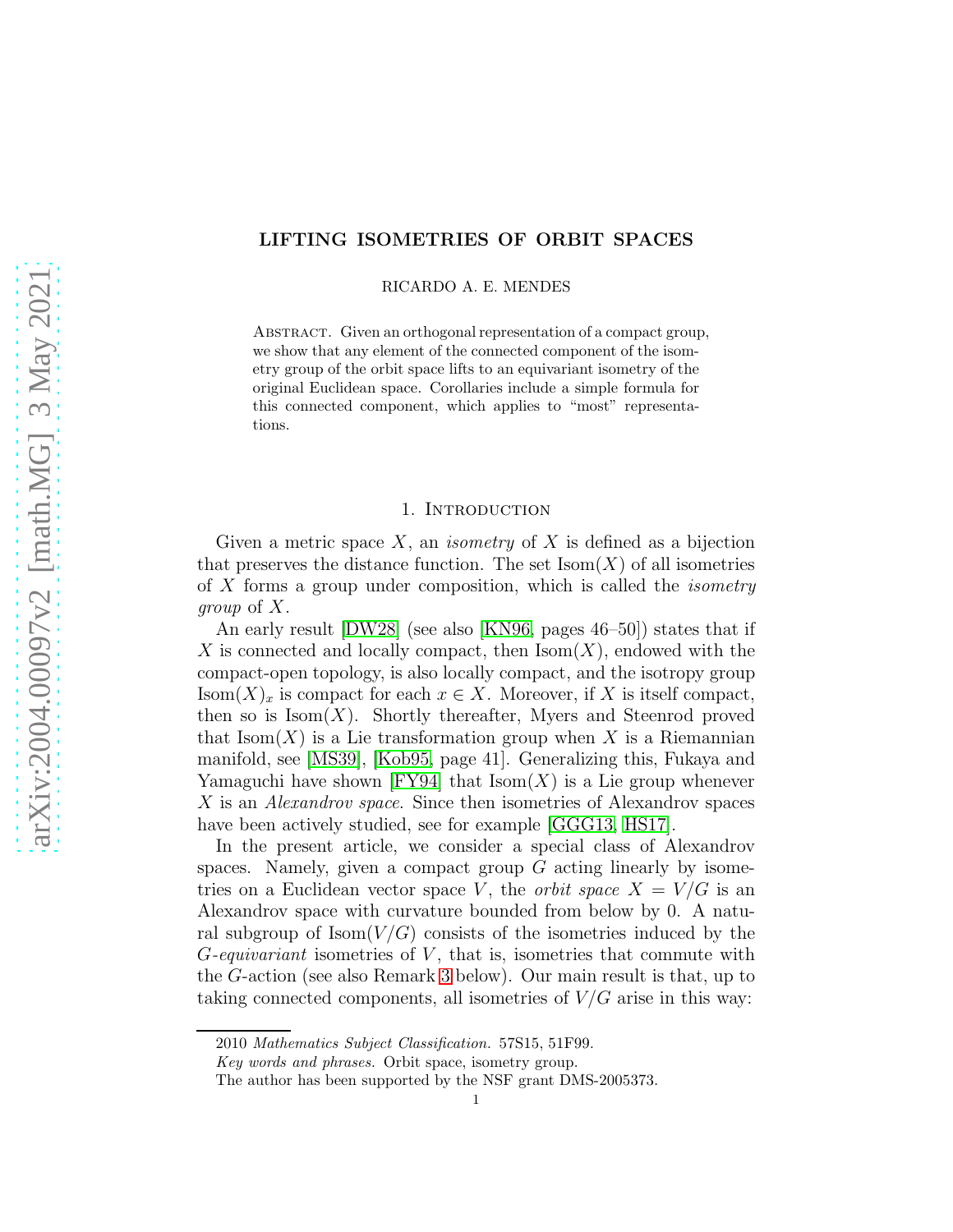#### 2 R. A. E. MENDES

<span id="page-1-0"></span>**Theorem A.** Let V be an orthogonal representation space of the compact group G. Then, any element in the connected component  $\text{Isom}(V/G)_0$ of the Lie group  $\text{Isom}(V/G)$  lifts to a G-equivariant isometry of V.

The proof consists of showing that every isometry of  $V/G$  that lifts to a diffeomorphism actually lifts to an isometry; and that every isometry in  $\text{Isom}(V/G)_0$  lifts to a diffeomorphism. The second statement follows from two results about the *smooth structure* of  $V/G$  (in the sense of G. Schwarz), namely [\[AR17\]](#page-7-6), and [\[Sch80,](#page-8-1) Corollary (2.4)].

We note that elements of  $\text{Isom}(V/G)\backslash \text{Isom}(V/G)_0$  do not necessarily lift, and that Theorem [A](#page-1-0) does not generalize from Euclidean spaces to general Riemannian manifolds. See Section [3](#page-2-0) for details.

Denote by  $SV \subset V$  the unit sphere. Then  $Isom(SV/G)$  can be identified with the isometries of  $V/G$  fixing the origin, and forms a maximal compact subgroup of  $\text{Isom}(V/G)$ , see Lemma [1\(](#page-2-1)a) below.

Recall that every compact, connected Lie group is, up to a finite cover, a product of a torus and compact, simply-connected, simple Lie groups [\[BtD95,](#page-7-7) Theorem 8.1]. The latter are classified, and fall into two types: classical  $(SU(n), Spin(n), and Sp(n))$ , and exceptional  $(G_2,$  $F_4$ ,  $E_6$ ,  $E_7$ , and  $E_8$ ). As a corollary of Theorem [A,](#page-1-0) we obtain the following structure result:

<span id="page-1-1"></span>**Theorem B.** Let V be an orthogonal representation of a compact Lie group G. Then, up to a finite cover,  $\text{Isom}(SV/G)_0$  is isomorphic to a product of a torus and compact simple Lie groups of classical type.

As another corollary of Theorem [A,](#page-1-0) we obtain:

<span id="page-1-2"></span>**Theorem C.** Let V be an irreducible orthogonal representation of a compact Lie group G. Then  $\text{Isom}(V/G)_0$  has rank at most one.

For a more detailed analysis of the case where  $V$  is irreducible, see the end of Section [4.](#page-4-1)

As a final corollary of Theorem [A,](#page-1-0) we give a simple formula for  $\text{Isom}(V/G)_0$  in the special, but in some sense typical, case where  $V/G$ has no boundary, see Proposition [5](#page-6-0) and Remark [7.](#page-6-1)

This article is organized as follows. Section [2](#page-2-2) contains well-known preliminary facts about trivial factors. Section [3](#page-2-0) contains the proof of Theorem [A](#page-1-0) and a few remarks. In Section [4](#page-4-1) we extract some consequences of Theorem [A](#page-1-0) with the help of Schur's Lemma, and in particular prove Theorems [B](#page-1-1) and [C,](#page-1-2) and we also describe the relationship with presence of boundary in the orbit space.

Acknowledgements. I would like to thank C. Gorodski and A. Lytchak for discussions regarding the lifting of isometries that led to this project,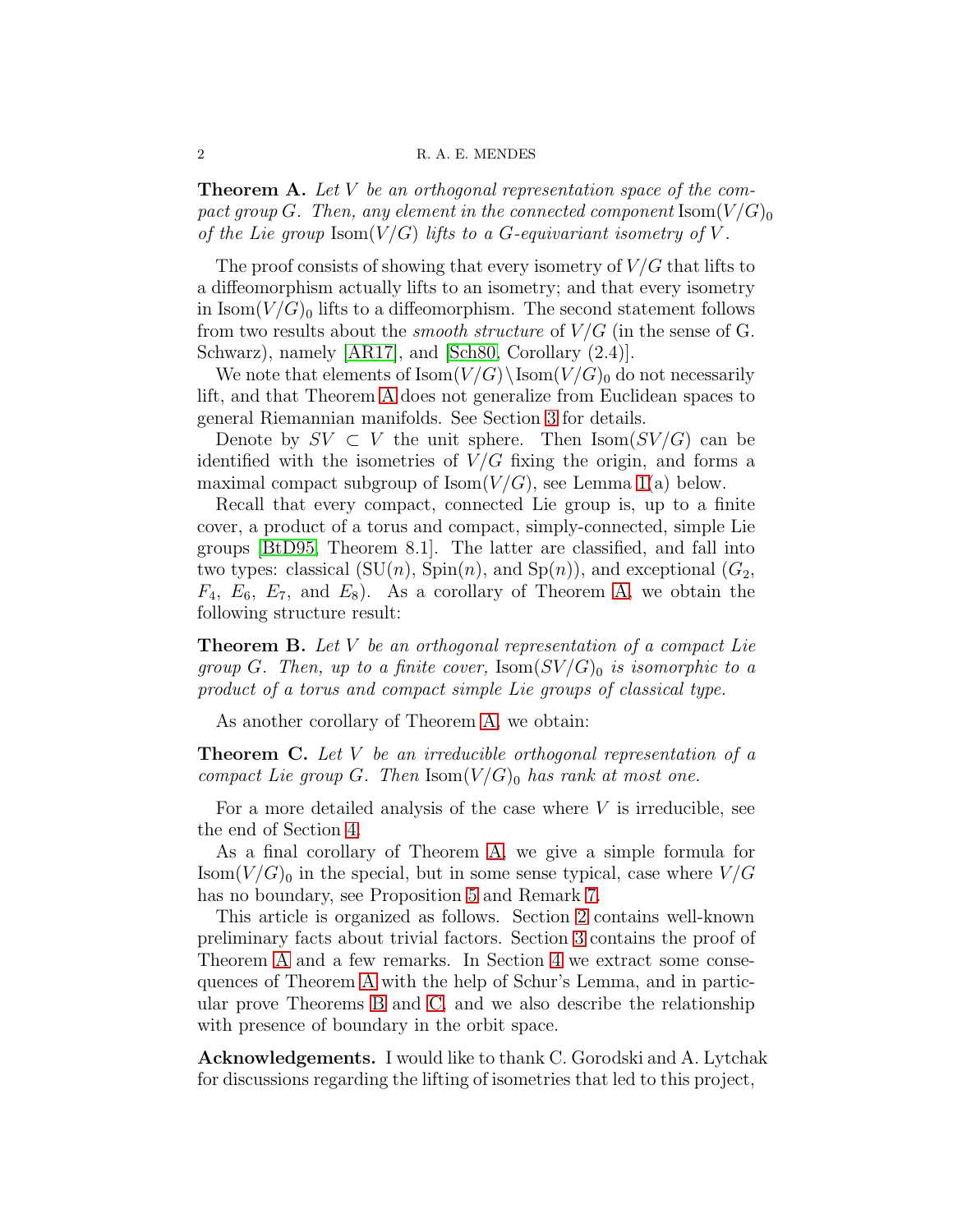<span id="page-2-2"></span>and the anonymous referee for suggestions that improved the presentation.

## 2. Trivial factors

This section contains preliminary observations regarding trivial factors, which are used multiple times in what follows. Let G be a compact group acting linearly by isometries on the Euclidean vector space V .

Denote by  $SV \subset V$  the unit sphere in V, centered at the origin. Since  $SV$  is preserved by the G-action, we have a well-defined quotient  $SV/G$ , and  $\text{Isom}(SV/G)$  can be identified with the subgroup of  $\text{Isom}(V/G)$ consisting of the isometries of  $V/G$  which fix (the image of) the origin.

Denote by  $F \subset V$  the subspace of vectors fixed by G, that is, the sum of the trivial factors of the G-representation V, and by  $F^{\perp}$  its orthogonal complement in V. Thus V can be identified with  $F \times F^{\perp}$ , where  $G$  acts only on the second factor, and the quotient  $V/G$  splits isometrically as the product  $V/G = F \times (F^{\perp}/G)$ .

By [\[GL14,](#page-7-8) Section 5.1], the isometry group of  $V/G$  also splits as

 $\text{Isom}(V/G) = \text{Isom}(F) \times \text{Isom}(F^{\perp}/G),$ 

and, moreover, any isometry of  $F^{\perp}/G$  must fix the origin. In other words,  $\text{Isom}(F^{\perp}/G) = \text{Isom}(SF^{\perp}/G)$ . For convenience, we gather a few consequences of these facts in the following:

<span id="page-2-1"></span>Lemma 1. In the notation above, we have:

(a) The group  $\text{Isom}(V/G)$  has

 $\text{Isom}(SV/G) = \text{O}(F) \times \text{Isom}(F^{\perp}/G)$ 

as a maximal compact subgroup.

(b) The connected component containing the identity splits as

 $\text{Isom}(V/G)_0 = \text{Isom}(F)_0 \times \text{Isom}(F^{\perp}/G)_0.$ 

(c) An isometry  $(\phi, \psi) \in \text{Isom}(V/G) = \text{Isom}(F) \times \text{Isom}(F^{\perp}/G)$  lifts to a G-equivariant isometry of V if and only if  $\psi$  lifts to a Gequivariant isometry of  $F^{\perp}$ .

These facts essentially mean that, for the purposes of the present article, we may assume that the  $G$ -representation  $V$  has no trivial factors, that is,  $F = 0$ .

## 3. Lifting isometries

<span id="page-2-0"></span>The proof of Theorem [A](#page-1-0) uses the smooth structure of orbit spaces, in the sense of G. Schwarz [\[Sch80\]](#page-8-1). Given a G-manifold M, recall that a function  $M/G \to \mathbb{R}$  is defined to be smooth if its composition with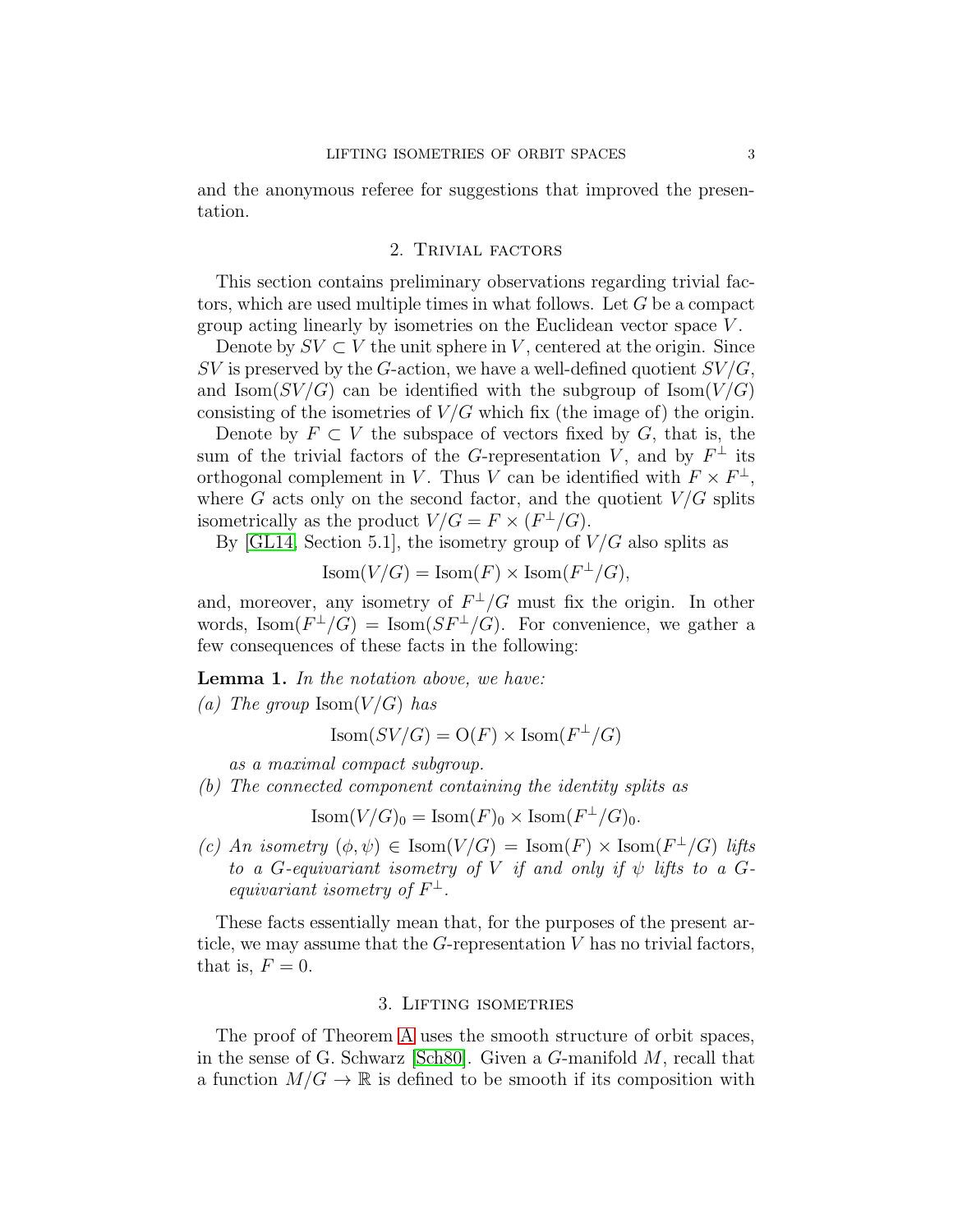### 4 R. A. E. MENDES

the projection  $M \to M/G$  is a smooth function on M in the usual sense; and that a map  $M/G \to M'/G'$  is smooth if the pull back of smooth functions are smooth.

*Proof of Theorem [A.](#page-1-0)* Let  $\varphi \in \text{Isom}(V/G)_0$ . We may assume that V has no trivial factors, so that  $\varphi$  (as well as the isometries in a path connecting  $\varphi$  to the identity) fix the origin — see Section [2,](#page-2-2) especially Lemma  $1(b)$ ,  $(c)$ .

By [\[AR17\]](#page-7-6), the action of Isom $(V/G)_0$  on  $V/G$  is smooth in the sense of Schwarz, and so, by [\[Sch80,](#page-8-1) Corollary  $(2.4)$ ],  $\varphi$  lifts to a Gequivariant diffeomorphism  $\tilde{\varphi}$  of V that fixes the origin. To finish the proof it suffices to show that the *differential*  $d\tilde{\varphi}_0$  at the origin is orthogonal and lifts  $\varphi$ .

Let  $\lambda > 0$ , and denote by  $\tilde{r}_{\lambda}: V \to V$  multiplication by  $\lambda$ , and by  $r_{\lambda}: V/G \to V/G$  the induced map on  $V/G$ . Since  $\varphi$  fixes the origin, it commutes with  $r_{\lambda}$ , so that  $\tilde{r}_{\lambda}^{-1} \tilde{\varphi} \tilde{r}_{\lambda}$  is again a G-equivariant diffeomorphism of V lifting  $\varphi = r_{\lambda}^{-1} \varphi r_{\lambda}$ . Taking  $\lambda \to 0$ , this converges to the differential  $d\tilde{\varphi}_0$ , which is then a linear G-equivariant lift of  $\varphi$ . This implies that  $d\tilde{\varphi}_0$  takes the unit sphere SV to itself, and in particular it is an orthogonal transformation.

Next we mention ways in which Theorem [A](#page-1-0) can and cannot be extended.

<span id="page-3-0"></span>Remark 2. The condition that  $\varphi$  be in the *connected component* of  $\text{Isom}(V/G)$  in the statement of Theorem [A](#page-1-0) is necessary. To construct examples of non-liftable isometries, consider cohomogeneity two representations of G. Then the quotient  $V/G$  is a sector in the plane, and its only non-trivial isometry is the reflection across the bisecting ray. Any lift of this isometry would swap the two non-trivial singular orbits corresponding to the two boundary rays of  $V/G$ . Thus, if these singular orbits are not diffeomorphic, such a lift cannot exist. For a concrete example, take  $G = SO(2) \times SO(3)$  with its natural product action on  $\mathbb{R}^2 \times \mathbb{R}^3$ . Then  $V/G$  is a sector of angle  $\pi/2$ , and the two singular orbits are isometric to a 2-sphere and a circle. For an example where the singular orbits have the same dimension, take the outer tensor product action of G on  $\mathbb{R}^2 \otimes \mathbb{R}^3$ . Here the quotient is isometric to a sector of angle  $\pi/4$ , and the isotropy groups along the two boundary rays are isomorphic to  $SO(2)$  and  $SO(2) \times \mathbb{Z}_2$  (see third line of Table E in [\[GWZ08\]](#page-7-9)). This means that the corresponding singular orbits are not diffeomorphic. More examples can be found in the same way by inspecting [\[GWZ08,](#page-7-9) Table E].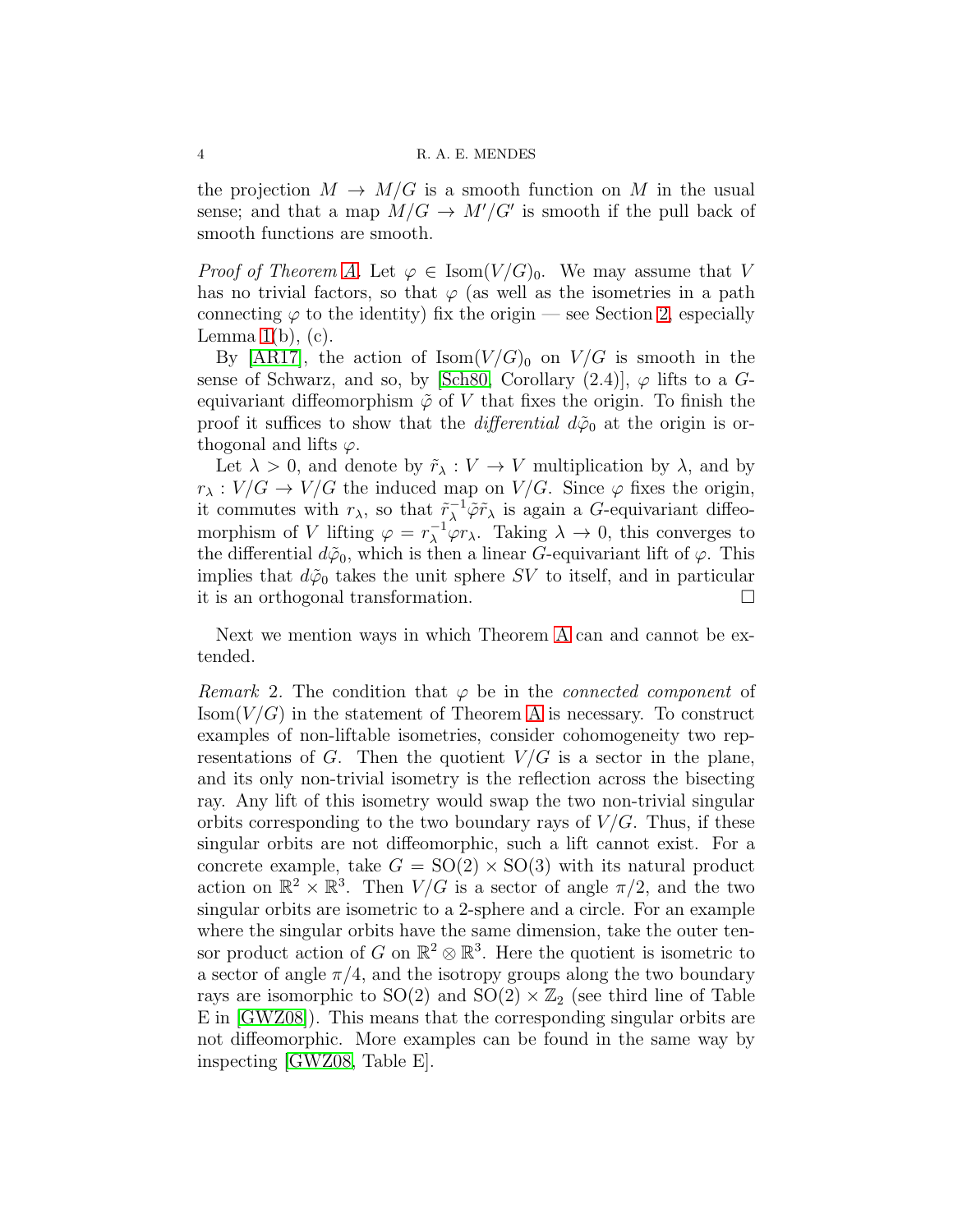<span id="page-4-0"></span>*Remark* 3. There is a natural class of isometries of  $V$ , larger than the group of G-equivariant isometries considered in Theorem [A,](#page-1-0) which descend to isometries of  $V/G$ . It is given by the normalizer  $N(G)$  of the image of G in  $O(V)$ . Remark [2](#page-3-0) above shows that in general not every isometry of the quotient lifts to  $N(G)$ .

However, when G is finite,  $N(G)$  does induce all isometries  $\varphi$  of  $V/G$  that fix the origin, that is, all isometries of  $SV/G$ . Indeed, the projection  $\pi : SV \to SV/G$  and the map  $\varphi \circ \pi : SV \to SV/G$  are universal orbifold coverings, hence  $\varphi$  lifts to an isometry  $f:SV \to SV$ (see [\[Thu80,](#page-8-2) Chapter 13] and [\[Lan20\]](#page-8-3)). Since the image of G in  $O(V)$ and its conjugate by f are orbit-equivalent<sup>[1](#page-4-2)</sup> finite subgroups of  $O(V)$ , they must coincide, that is,  $f$  normalizes  $G$ .

Remark 4. The conclusion of Theorem [A](#page-1-0) may fail if the Euclidean space V (or the round sphere  $SV$ ) is replaced with a general Riemannian manifold. Indeed, consider the torus  $M = S^1 \times S^1$  with coordinates x, y, endowed with a warped product metric  $dx^2 + \rho(x)dy^2$ . Then  $G = S<sup>1</sup>$  acts on M by isometries (rotating the second  $S<sup>1</sup>$  factor), with orbit space  $M/G = S<sup>1</sup>$ . If the warping factor  $\rho$  is not constant, that is, if the G-orbits do not all have the same length, then not every isometry in Isom $(M/G)_0 = S^1$  lifts to an isometry of M.

## <span id="page-4-1"></span>4. Computing the connected component of the isometry GROUP

The goal of this section is to give a general strategy to compute  $\text{Isom}(V/G)_0$ , and to prove Theorems [B](#page-1-1) and [C.](#page-1-2) We also give a simple formula for  $\text{Isom}(V/G)_0$  in the (in some sense typical) case where  $V/G$ has no boundary, see Proposition [5](#page-6-0) and Remark [7](#page-6-1) below.

Let V be an orthogonal representation of the compact group  $G$ , and assume for simplicity that  $V$  is faithful (so that  $G$  can be identified with a subgroup of  $O(V)$ , and that V has no trivial factors (see Sec-tion [2,](#page-2-2) especially Lemma [1\(](#page-2-1)b)). Denote by  $\text{Isom}_G(V)$  the group of all  $G$ -equivariant isometries of  $V$ . Any element in this group descends to an isometry of the quotient, so we have a group homomorphism  $\text{Isom}_G(V) \to \text{Isom}(V/G)$ . Theorem [A](#page-1-0) implies that the restriction to the identity component  $\text{Isom}_G(V)$  gives a surjective group homomorphism

<span id="page-4-3"></span>(1) 
$$
p: \text{Isom}_G(V)_0 \to \text{Isom}(V/G)_0.
$$

<span id="page-4-2"></span><sup>&</sup>lt;sup>1</sup>For the purposes of this article, we say two subgroups  $G_1, G_2 \subset O(V)$ , or more generally, two representations  $G_1 \rightarrow O(V)$ ,  $G_2 \rightarrow O(V)$ , are *orbit-equivalent* when they induce the same partition of V into orbits.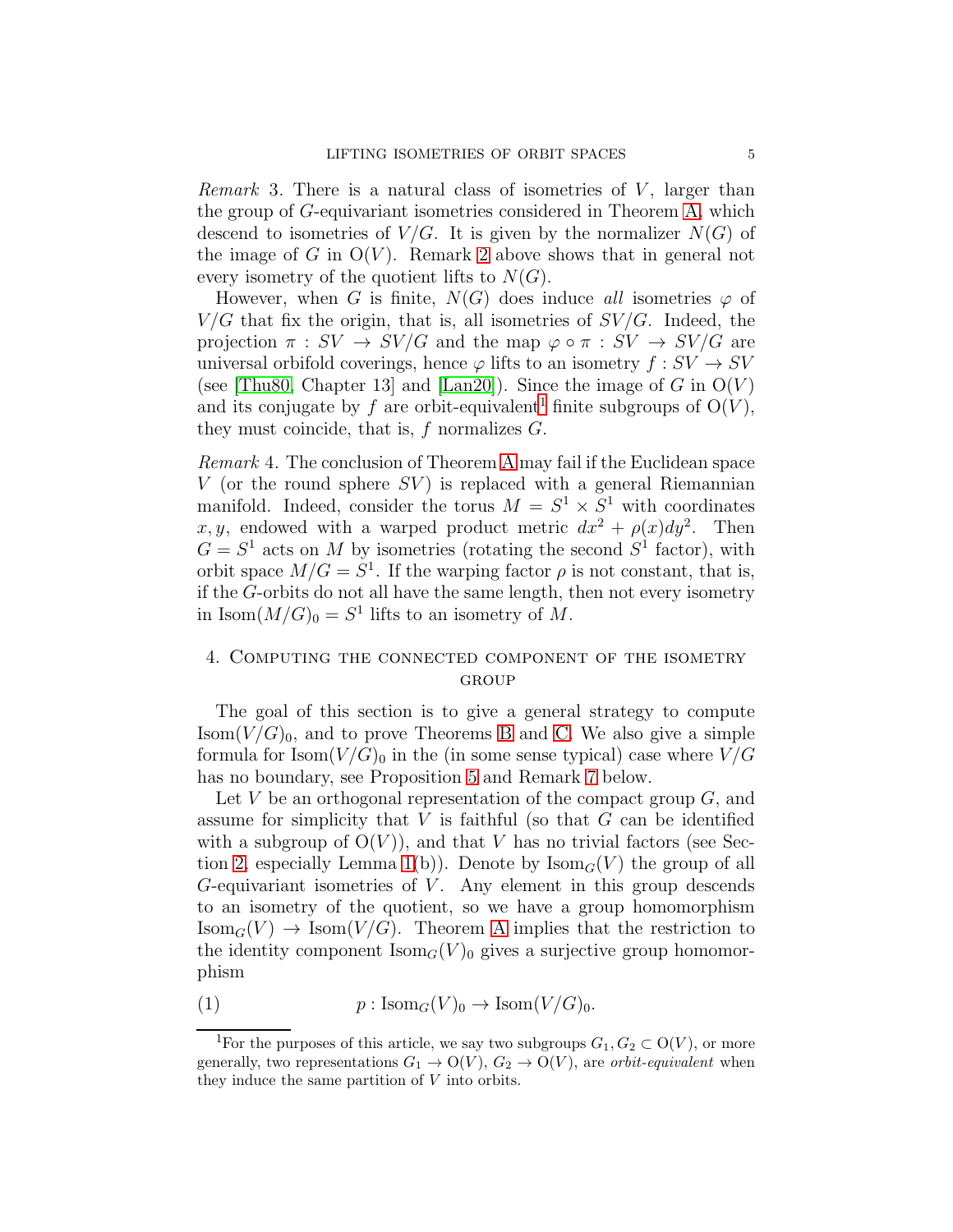This points to a strategy for computing the isomorphism type of  $\text{Isom}(V/G)_0$ , namely:

(a) Determine the group  $\text{Isom}_G(V)_0$ , and

(b) Determine the normal subgroup ker $(p)$ .

Task (a) is easily achieved using Schur's Lemma (see, for example, [\[BtD95,](#page-7-7) page 69]). More precisely, one first decomposes

$$
V \cong \bigoplus_{i=1}^k V_i^{\oplus n_i}
$$

where  $V_i$  are pair-wise non-isomorphic irreducible G-representations. Each  $V_i$  is of real, complex, or quaternionic type, according to whether the skew field  $\text{Hom}_G(V_i, V_i)$  is isomorphic to  $\mathbb{R}, \mathbb{C}$ , or  $\mathbb{H}$  (see [\[BtD95,](#page-7-7) II.6]). One then has the corresponding decomposition

$$
\text{Isom}_G(V)_0 = \prod_{i=1}^k H_i
$$

with each  $H_i$  isomorphic to  $SO(n_i)$ ,  $U(n_i)$ , or  $Sp(n_i)$ , according to the type of  $V_i$ .

*Proof of Theorem [C.](#page-1-2)* When V is irreducible, we have  $k = 1$  and  $n_1 = 1$ , so the ranks of  $\text{Isom}_G(V)_0$  and of  $\text{Isom}(V/G)_0$  are at most one.

For a more detailed analysis of the irreducible case, see the end of Section [4.](#page-4-1)

*Proof of Theorem [B.](#page-1-1)* By Lemma  $1(a)$ , we may assume V has no trivial factors. By the discussion above, the Lie algebra of  $\text{Isom}(SV/G)$ Isom( $V/G$ ) is the quotient of a Lie algebra h by an ideal I, where h is the direct sum of a Abelian factor a with a finite number of simple Lie algebras isomorphic to  $\mathfrak{so}(n)$ ,  $\mathfrak{su}(n)$ , or  $\mathfrak{sp}(n)$ . Then I must be equal to the direct sum of some subspace of a with a finite collection of the simple factors of  $\mathfrak{h}$ , by uniqueness of simple ideals. Thus the quotient  $\mathfrak{h}/I$  has the desired form.

Task (b) can be approached using the characterization of  $\ker(p)$  as the largest subgroup L of  $\text{Isom}_G(V)$  with the property that the natural action of  $L \times G$  on V is orbit-equivalent to the original G-action. For example, when G is finite, this implies that  $\ker(p)$  is also finite. This characterization also leads to the following relationship with the presence of boundary (that is, codimension-one strata) in the orbit space: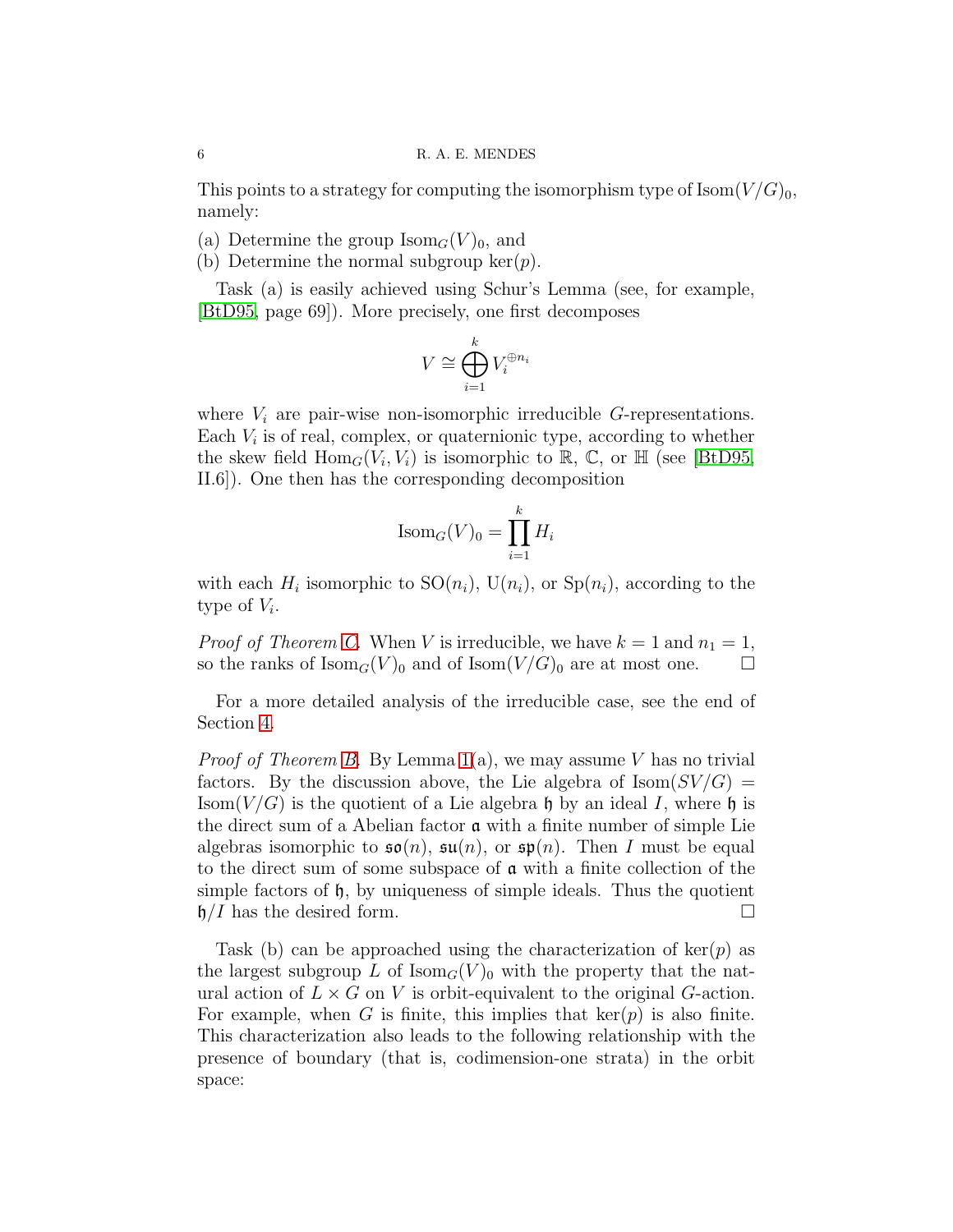<span id="page-6-0"></span>**Proposition 5.** Let G be a compact group, V an orthogonal G-representation without trivial factors, and  $p : Isom_G(V)_0 \to Isom(V/G)_0$  the surjective homomorphism considered in [\(1\)](#page-4-3) above. Denote by  $Z(G)$  the center of G. Then

- (a) ker(p) contains  $Z(G) \cap \text{Isom}_G(V)_0$ .
- (b) If  $V/G$  has no boundary, then  $\ker(p) = Z(G) \cap \text{Isom}_G(V)_{0}$ , so that

$$
\text{Isom}(V/G)_0 = \frac{\text{Isom}_G(V)_0}{Z(G) \cap \text{Isom}_G(V)_0}.
$$

- *Proof.* (a) Elements of  $Z(G)$  are clearly G-equivariant isometries, and act trivially on the quotient.
- (b) Assume for a contradiction that ker(p) is strictly larger than  $Z(G) \cap$ Isom<sub>G</sub> $(V)_0$ . Then G and  $\hat{G} := G \times \text{ker}(p)$  have different images in  $O(V)$ , because  $Z(G) \cap \text{Isom}_G(V)_0 = G \cap \text{Isom}_G(V)_0$ . Let  $x \in$ SV be a principal point for the actions of both G and  $\hat{G}$ . Since these actions are orbit-equivalent, we have in particular  $G \cdot x =$  $\hat{G} \cdot x$ . These are naturally identified with  $G/G_x$  and  $\hat{G}/\hat{G}_x$ , which, together with the fact that G and  $\hat{G}$  have distinct images in  $O(V)$ , implies that the principal isotropy group  $\hat{G}_x$  acts non-trivially on V. In other words, the fixed-point set  $V^{\hat{G}_x}$  is a proper subspace of  $V$ , so that we have a non-trivial Luna–Richardson type reduction  $|LR79|$

$$
\frac{V}{G} = \frac{V}{\hat{G}} = \frac{V^{\hat{G}_x}}{N_{\hat{G}}(\hat{G}_x)}.
$$

By [\[GL14,](#page-7-8) Proposition 1.1], the orbit space  $V/G$  has boundary, contradiction.

 $\Box$ 

*Example* 6. Consider the Hopf action of  $G = U(1)$  on  $V = \mathbb{R}^4 = \mathbb{C}^2$ . As a representation, V decomposes as the direct sum of two copies of the irreducible representation, of complex type, of G on  $\mathbb{R}^2 = \mathbb{C}$ . By Schur's Lemma,  $\text{Isom}_G(V)_0$  is isomorphic to U(2). The quotient  $SV/G$ is isometric to the 2-sphere of radius  $1/2$ , and hence  $\text{Isom}(V/G)_0 =$  $\text{Isom}(SV/G)_0$  is isomorphic to SO(3). Thus the map p in Equation [\(1\)](#page-4-3) corresponds to the quotient of  $U(2)$  by its center, which is also equal to (the center of)  $G$ :

$$
p: U(2) \to \text{PSU}(2) \cong \text{SO}(3).
$$

Since  $V/G$  has no boundary, this illustrates Proposition [5\(](#page-6-0)b).

<span id="page-6-1"></span>*Remark* 7. In some sense lack of boundary in  $V/G$  is the typical case, and thus Proposition [5\(](#page-6-0)b) allows one to easily compute  $\text{Isom}(V/G)_0$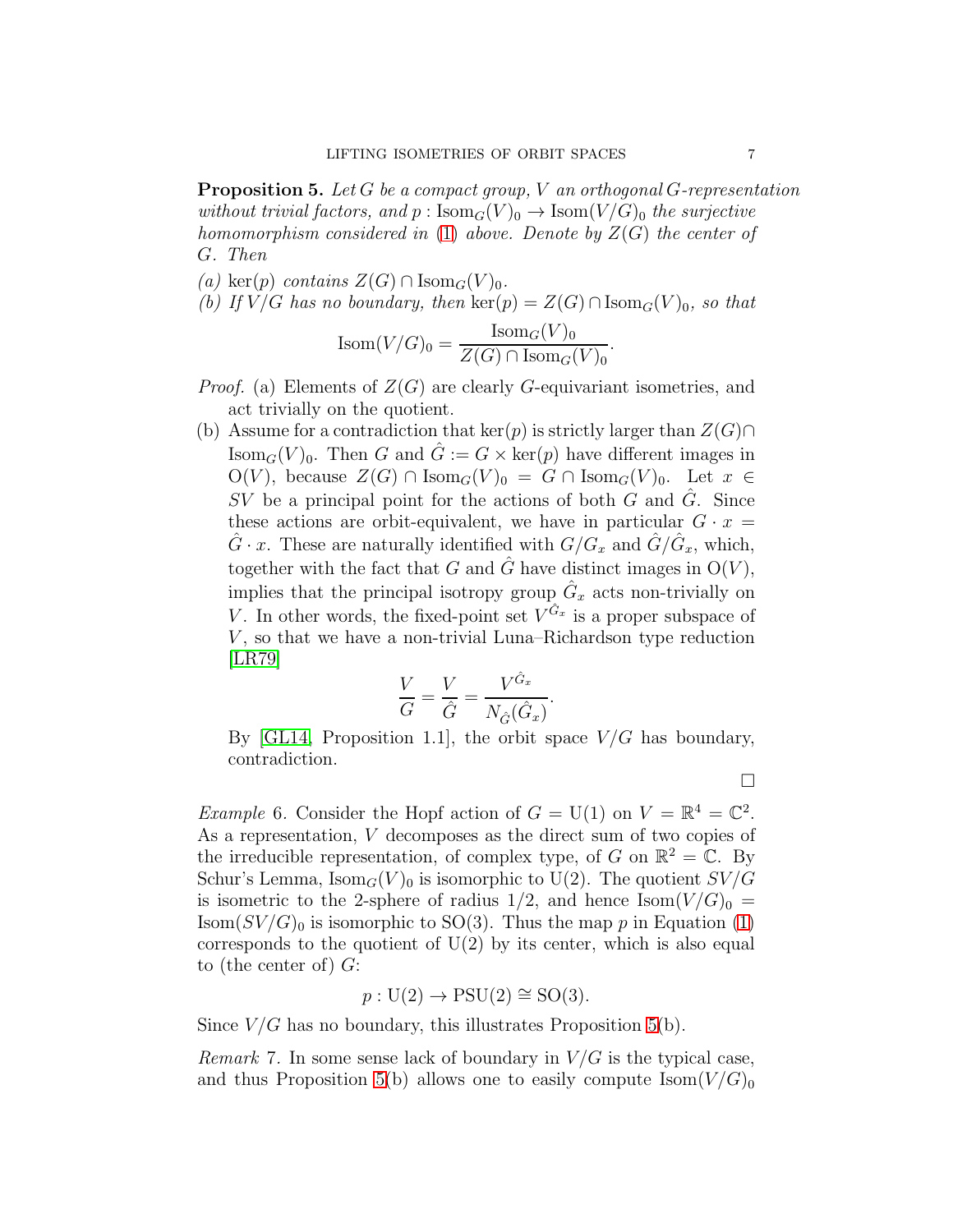### 8 R. A. E. MENDES

for "most" representations. For example, if  $G$  is a simple Lie group, the classification of all representations V such that  $V/G$  has boundary has been announced by C. Gorodski, A. Kollross, and B. Wilking. In particular, one would be able to decide whether Proposition [5\(](#page-6-0)b) is applicable by checking a given representation against their list.

We conclude by specializing the discussion in this section to the case where V is irreducible, thus sharpening the conclusion of Theorem [C.](#page-1-2)

If V is of real type, then  $\text{Isom}(V/G)_0$  is a quotient of  $SO(1)$ , hence trivial. That is,  $\text{Isom}(V/G)$  is a finite group.

If V is of complex type, then  $\text{Isom}(V/G)_0$  is a quotient of  $U(1)$ , hence either trivial, or isomorphic to  $U(1)$ . Both cases occur. For example, if G is finite, then  $\text{Isom}(\hat{V}/G)_0 \cong \text{U}(1)$ , because G and  $\text{U}(1) \times G$  cannot be orbit-equivalent. On the other hand, the representation of  $U(1) \times G$ on V is still irreducible of complex type, and  $\text{Isom}(V/(U(1) \times G))_0$  is trivial.

If V is of quaternionic type, then  $\text{Isom}(V/G)_0$  is a quotient of  $\text{Sp}(1)$ , hence either trivial, or isomorphic to either  $Sp(1)$  or  $SO(3)$ .

#### **REFERENCES**

- <span id="page-7-6"></span>[AR17] M. M. Alexandrino and M. Radeschi. Smoothness of isometric flows on orbit spaces and applications. Transform. Groups, 22(1):1–27, 2017.
- <span id="page-7-7"></span>[BtD95] T. Bröcker and T. tom Dieck. Representations of compact Lie groups, volume 98 of Graduate Texts in Mathematics. Springer-Verlag, New York, 1995. Translated from the German manuscript, Corrected reprint of the 1985 translation.
- <span id="page-7-0"></span>[DW28] D. van Dantzig and B. L. van der Waerden. Uber metrisch homogene räume. Abh. Math. Sem. Univ. Hamburg,  $6(1):367-376$ , 1928.
- <span id="page-7-3"></span>[FY94] K. Fukaya and T. Yamaguchi. Isometry groups of singular spaces. Math. Z., 216(1):31–44, 1994.
- <span id="page-7-4"></span>[GGG13] F. Galaz-Garcia and L. Guijarro. Isometry groups of Alexandrov spaces. Bull. Lond. Math. Soc., 45(3):567–579, 2013.
- <span id="page-7-8"></span>[GL14] C. Gorodski and A. Lytchak. On orbit spaces of representations of compact Lie groups. J. Reine Angew. Math., 691:61–100, 2014.
- <span id="page-7-9"></span>[GWZ08] K. Grove, B. Wilking, and W. Ziller. Positively curved cohomogeneity one manifolds and 3-Sasakian geometry. J. Differential Geom., 78(1):33– 111, 2008.
- <span id="page-7-5"></span>[HS17] J. Harvey and C. Searle. Orientation and symmetries of Alexandrov spaces with applications in positive curvature. J. Geom. Anal., 27(2):1636–1666, 2017.
- <span id="page-7-1"></span>[KN96] S. Kobayashi and K. Nomizu. Foundations of differential geometry. Vol. I. Wiley Classics Library. John Wiley & Sons, Inc., New York, 1996. Reprint of the 1963 original, A Wiley-Interscience Publication.
- <span id="page-7-2"></span>[Kob95] S. Kobayashi. Transformation groups in differential geometry. Classics in Mathematics. Springer-Verlag, Berlin, 1995. Reprint of the 1972 edition.